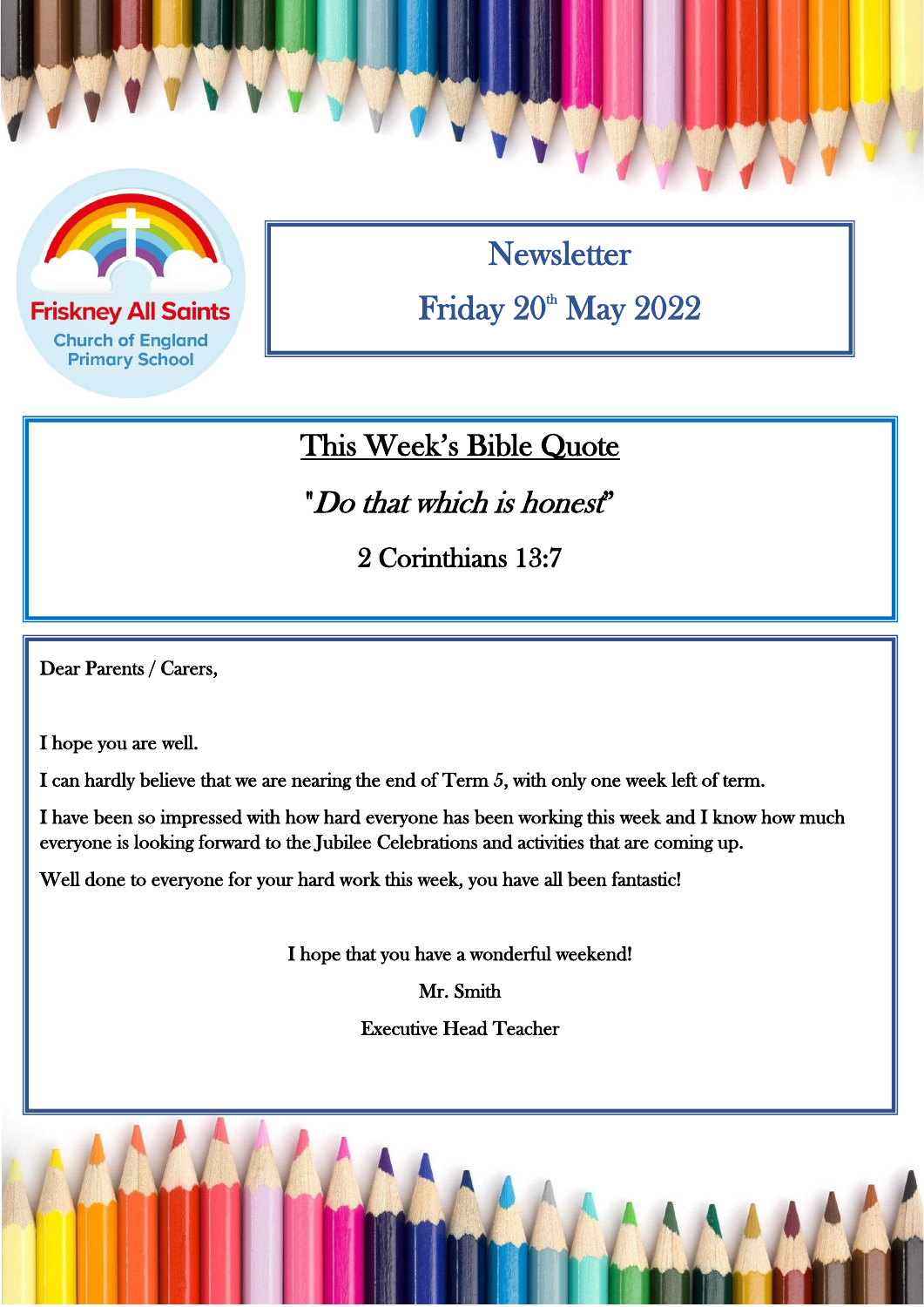

## How are you going to use the Friskney 5 this week?

## THUNK OF THE WEEK

(Something to get you thinking about as a family at home)

## If you paint over a window is it still a window?



| This Week's POM POM Challenge |                 |                  |                     |  |
|-------------------------------|-----------------|------------------|---------------------|--|
| <b>Class</b>                  | <b>POM POMs</b> | Points this week | <b>Total Points</b> |  |
|                               | 477             |                  | 15                  |  |
| 9                             | 316             | 3                | 9                   |  |
| Я                             | 302             | 9                | 15                  |  |
|                               | 217             |                  |                     |  |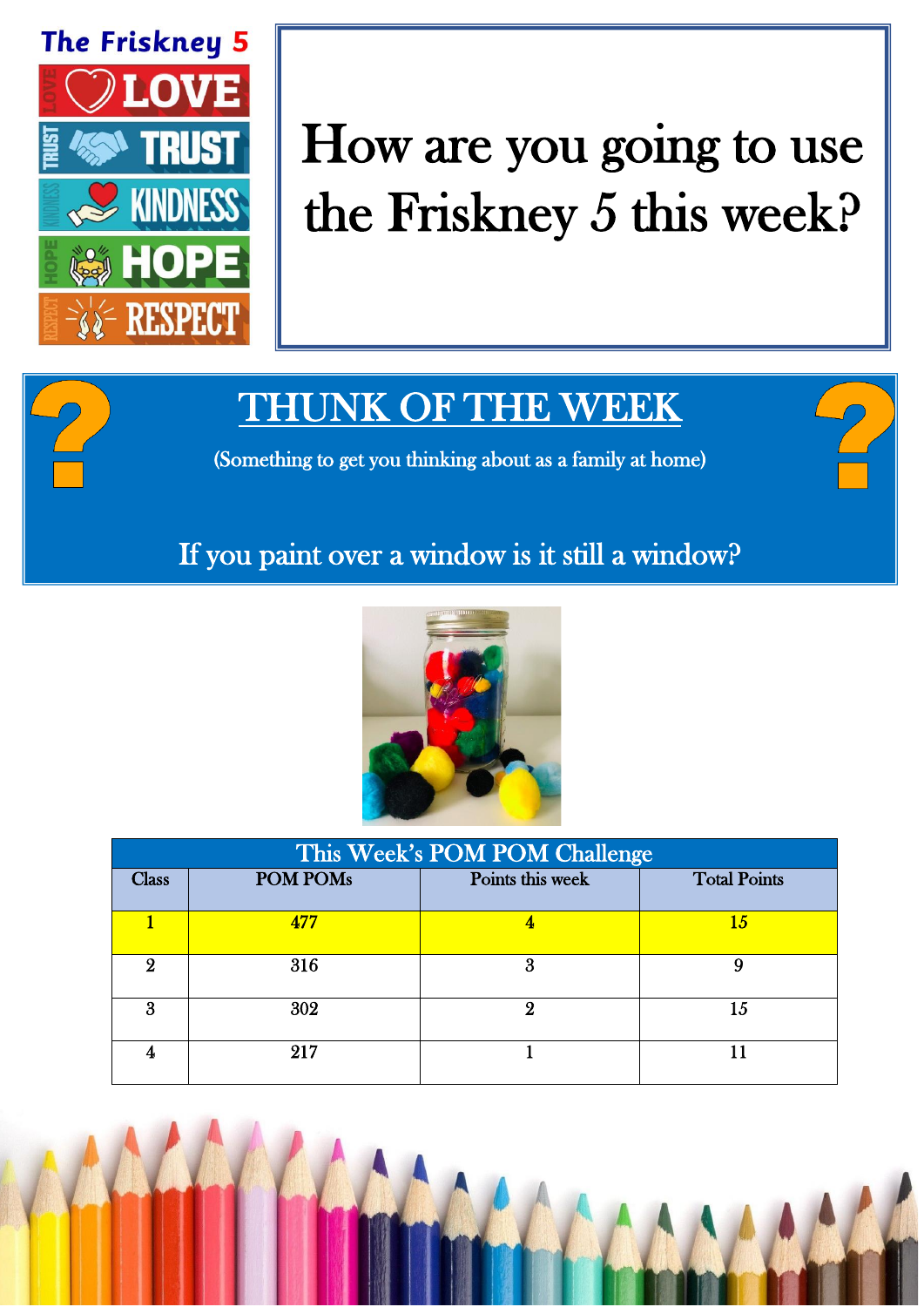

| This Week's Star of the Week     |                                                    |  |  |  |
|----------------------------------|----------------------------------------------------|--|--|--|
| Class 1                          |                                                    |  |  |  |
| <b>Tom Pittock</b>               | For an excellent attitude towards his learning!    |  |  |  |
|                                  |                                                    |  |  |  |
| <b>Oscar Panton</b>              | For fantastic Maths!                               |  |  |  |
| All of Year 2                    | For working really hard this week.                 |  |  |  |
|                                  |                                                    |  |  |  |
| <b>Annie McKenna-</b><br>Hubbert | For brilliant effort in Maths                      |  |  |  |
| <b>Seth Odlin</b>                | For amazing autobiography writing                  |  |  |  |
|                                  |                                                    |  |  |  |
| <b>Michael Allen</b>             | For Super Young Leader sporting skills, well done! |  |  |  |
| <b>Alfie Perry</b>               | For fantastic oral contribution in French lessons. |  |  |  |